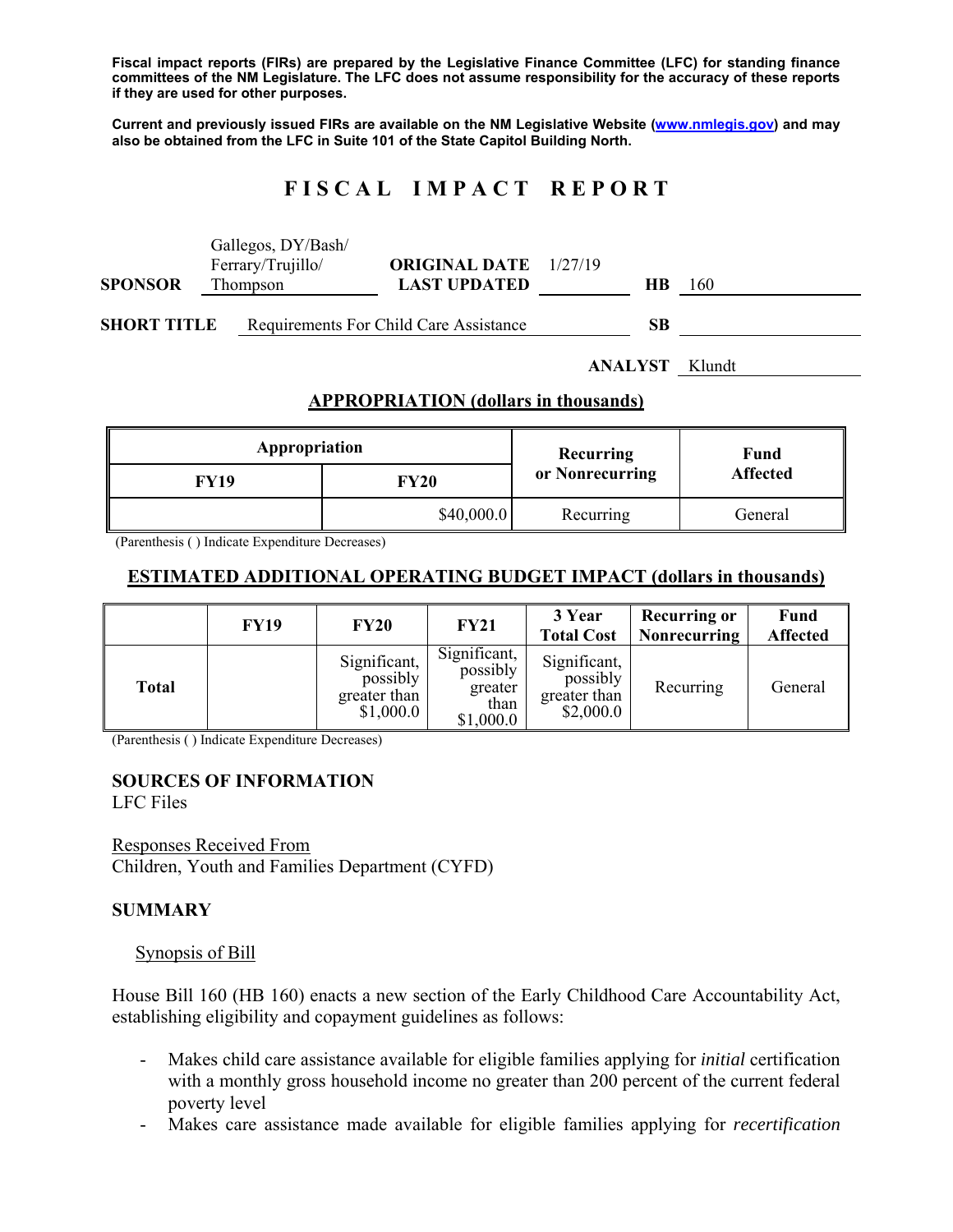with a gross household income greater than 200 percent of the current federal poverty level but less than 300 percent of the current federal poverty level.

- For families with a gross household income that does not exceed 100 percent of the current federal poverty level, this bill would eliminate the families' requirement to pay any cost-sharing to receive child care assistance.

The bill additionally sets cost-sharing limits for families with incomes above 100 percent of the current federal poverty level to at no greater than 7 percent of gross monthly household income; and for those above 200 percent of the current federal poverty level at no greater than 14 percent of the gross monthly household income.

Finally, the bill appropriates \$40 million from the general fund to CYFD for expenditure in FY20 for this purpose.

## **FISCAL IMPLICATIONS**

The appropriation of \$40 million contained in this bill is a recurring expense to the general fund. Any unexpended or unencumbered balance remaining at the end of FY20 shall revert to the general fund.

This appropriation contained in this bill is not contained in the executive or LFC budget recommendations for FY20.

The operating budget impact to CYFD for the changes this bill makes to cost-sharing is estimated at between \$5 million and \$7 million. CYFD is unable to calculate the fiscal impact for the expansion beyond 200 percent of federal poverty level. CYFD's current monthly subsidy expenditure level is approximately \$11 thousand, serving between 19,000 and 20,000 children. The Early Childhood Services Division budget is 37.8 percent general fund; 24.1 percent TANF transfer; 37.4 percent federal fund; and 0.7 percent other state fund. On average, every additional 1,000 children served each monthly requires an additional \$6 million annually.

Additionally, CYFD reported this bill may require additional FTE to properly manage the increased caseload.

## **SIGNIFICANT ISSUES**

Because the federal child care assistance development block grants prohibit the use of federal funds for child care assistance to families whose income exceeds 85 percent of the state median income (family income and family size, currently equal to 191 percent of the federal poverty level), any expansion of the service population beyond 191 percent of the federal poverty level cannot use federal funding. Federal reporting therefore will not take into account children served above the 85 percent state median income, and will create a separate state child care program. Additionally, a new tracking and reporting system will need to be put into place to ensure compliance with the federal child care assistance development block grant.

The operating budget impact to CYFD for the changes this bill makes to cost-sharing is estimated at between \$5 million and \$7 million. While CYFD is unable to calculate the fiscal impact for the expansion beyond 200 percent of federal poverty level, CYFD's current monthly subsidy expenditure level is approximately \$11 million. The Early Childhood Services Program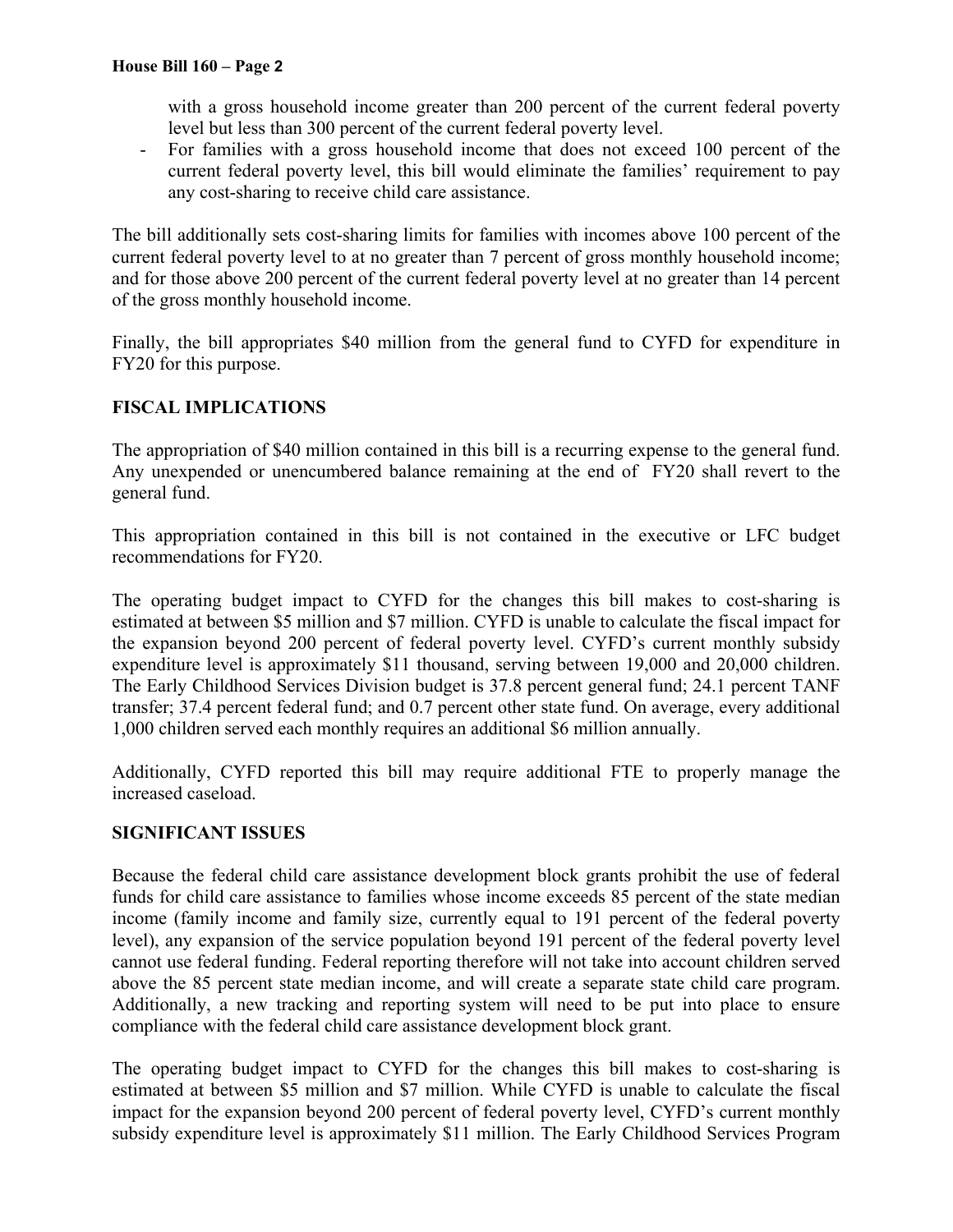### **House Bill 160 – Page 3**

budget is 37.8 percent state general fund; 24.1 percent TANF transfer; 37.4 percent federal fund; and 0.7 percent other state fund.

CYFD reported this bill conflicts with 8.15.2.9 NMAC, which sets forth the priorities for assistance, and 8.15.2.13 NMAC, which sets forth the responsibilities of clients receiving child care assistance.

The current priorities for assistance are as follows: (A) Priority one: clients receiving TANF benefits, (B) Priority one A: reserved, (C) Priority one B: income eligible families whose income is at or below 100 percent of the federal poverty level (prioritizing children with special needs, homeless families, and teen parents) with a waiting list if the number of eligible clients exceeds budget availability, (D) Priority two: Families transitioning off of TANF, (E) Priority three: reserved, (F) Priority four: income eligible families whose income is above 100 percent of the federal poverty level but at or below 200 percent of the federal poverty level, subject to the availability of funds, prioritizing children with special needs, disabilities, teen parents, and homeless families (with CYFD reserving the right to expand the eligibility requirement up to 200 percent of the federal poverty level based on budget availability, and allowing CYFD to maintain a waiting list).

Currently, as set forth in the client responsibilities section, copayments are paid by all clients receiving child care assistance, except for CPS child care, at-risk child care, and qualified grandparents or legal guardians as defined in Paragraph (2) of Subsection C of 8.15.2.11 NMAC. Copayments are based upon the size and income of the household. Copayments for each additional child are determined at one half of the copayment for the previous child. Copayments for children in part-time care are determined based upon the block of time that the child is in care.

Finally, the agency stated establishing child care assistance eligibility requirements in statute eliminates CYFD's ability to implement emergency rule making should funding prove insufficient to support the child care assistance program requirements established in statute. The bill does not contain a mechanism that will guarantee available funding in the event that the service population outstrips available monies.

## **OTHER SUBSTANTIVE ISSUES**

Since FY12, enrollment in childcare has fallen by 7 percent while cost per child has risen by 76 percent. Administered by the Children, Youth and Families Department (CYFD), in FY18 childcare assistance average monthly enrollment was 20,488, an increase of 9.5 percent over FY17. The average monthly cost per child was \$550, \$53 more per child per month than FY17. At \$550 per child per month, it will cost an additional \$6 million for every one thousand additional children served. Total direct spending for childcare assistance in FY18 reached \$135.2 million, nearly \$19 million above anticipated spending in CYFD's FY18 operating budget. In FY19, childcare assistance received an additional \$22 million from the general fund and \$3 million from TANF.

Increased provider rates for the highest levels of quality care contributed to increased spending as more providers qualify for 5-STAR reimbursements. Childcare providers can qualify as a 5- STAR provider by either meeting quality standards in the state's tiered rating quality improvement system, Focus, or through an approved national accrediting body. Periodically, the